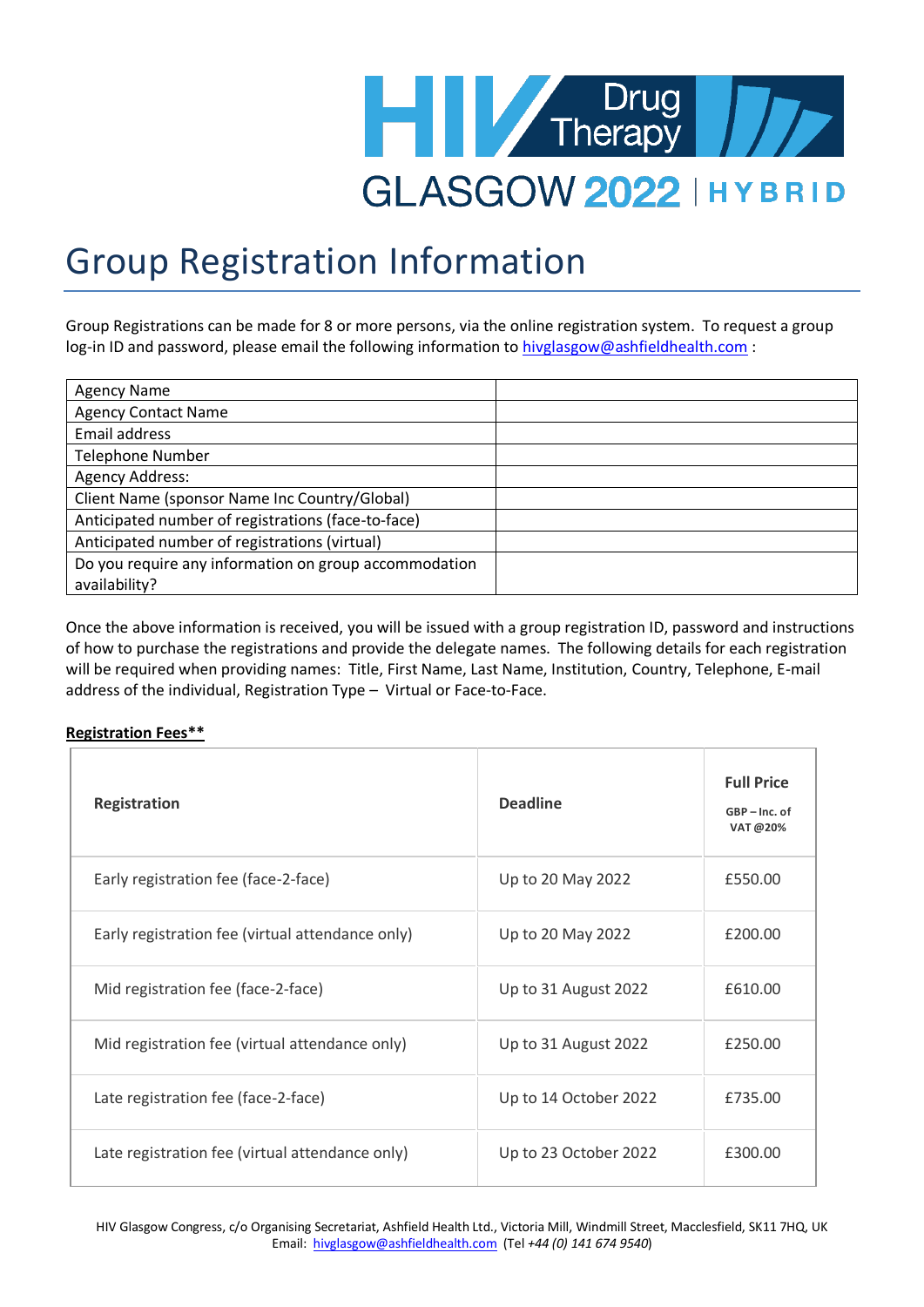\*\*In compliance with the EFPIA code no pharmaceutical company or their representative agency is able to register any accompanying person.

Delegates paying the full registration fee (face-to-face) will receive:

- Access to all scientific sessions
- Access to the scientific poster display and exhibition
- Coffee and lunch on Sunday 23 October 2022 through to Wednesday 26 October 2022, inclusive
- Welcome reception on Sunday 23 October 2022
- Access to the virtual portal for on-demand content
- Access to the virtual portal for poster viewing (available from Thursday 27 October 2022 where available)

Delegates paying the full registration fee (virtual) will receive:

- Access to all scientific sessions via the virtual portal (live and on demand)+
- Access to the virtual exhibition
- Access to the virtual portal for on-demand content
- Access to the virtual portal for poster viewing (available from Thursday 27 October 2022 where available)

+Please note that several case study sessions will not be made available in the live portal, however, will be available on demand at the end of each day.

Cancellations: Provided that written notice of any cancellations are received by the Organising Secretariat by 31<sup>st</sup> August 2022, registration fees will be refunded (Via the same means by which you made payment) less a £100.00 administration charge. No refunds can be made for any cancellation after this date.

**Names:** You can purchase registrations and provide names at a later date within the relevant purchase period. After this date, if you have not provided the names, the registration fee will increase from the early registration fee to the standard registration fee or the late fee (if after 31 August 2022) as listed above.

**Name Changes:** Any changes to a confirmed registration made after the relevant purchase deadline date (over and above 10% of your total group) will be subject to an administration fee of GBP£100.00 per name change.

**Swopping delegate types**: It is possible to change the delegate registration fee from Face-to-face to Virtual and vice-versa. If switching from a virtual fee to a face-to-face fee, the difference in the registration fee will become payable. If switching from a face-to-face fee to a virtual fee, a refund will be given on the fee difference, less an administration fee of £100, valid until 31<sup>st</sup> August 2022, after this time, swops can be made, but no refund given.

**Insurance:** The registration fees do not include the insurance of participants against personal accidents, sickness, cancellations by any party, theft, loss or damage to personal possessions. Participants are advised to take out adequate personal insurance to cover travel, accommodation, cancellations, medical and personal items.

**Certification of Attendance:** All registered participants will be given the option to download their certificate of attendance whether registered for onsite, online/on-demand.